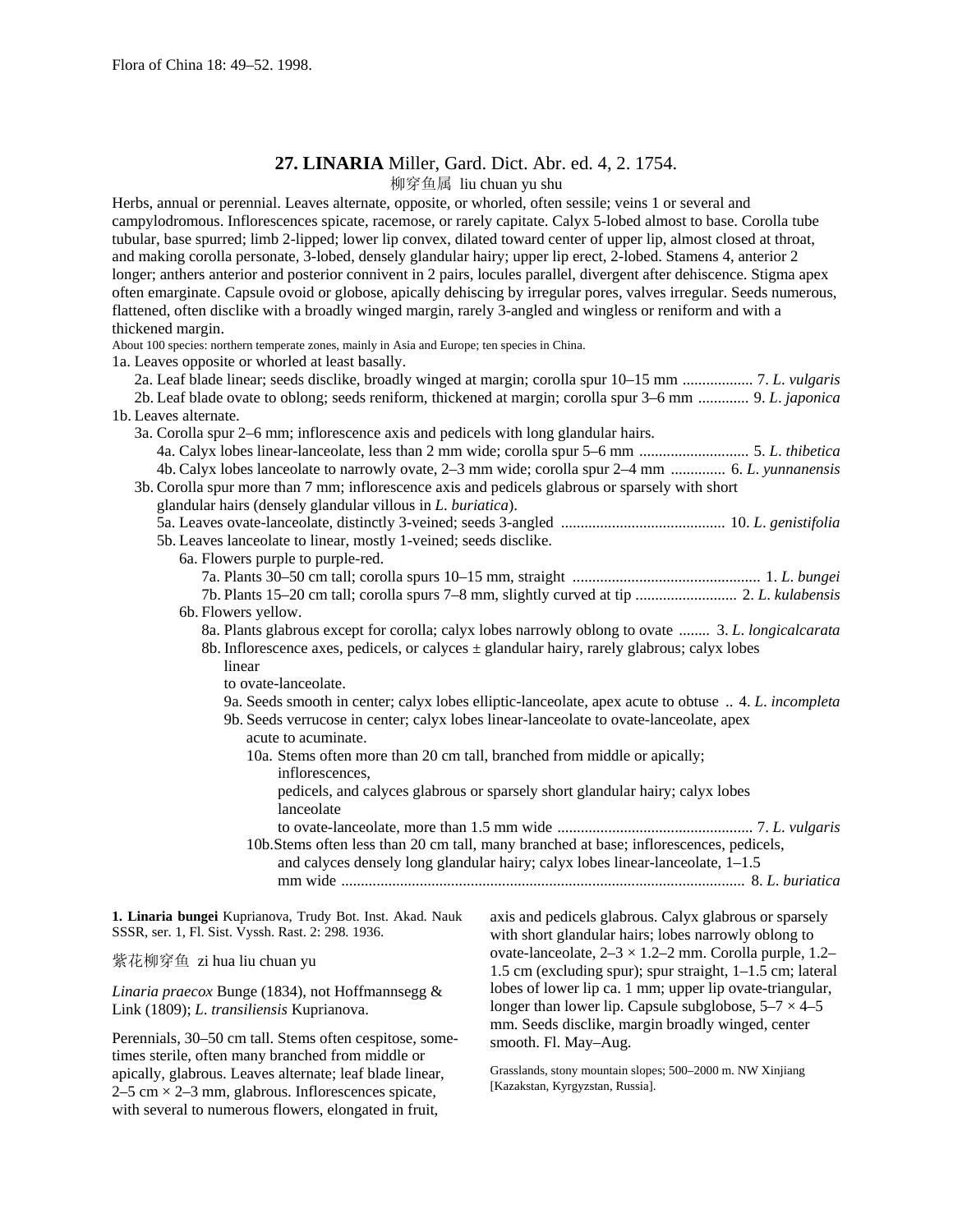**2. Linaria kulabensis** B. Fedtschenko, Repert. Spec. Nov. Regni Veg. 10: 380. 1912.

帕米尔柳穿鱼 pa mi er liu chuan yu Perennials, 15–20 cm tall. Stems persistent underground, to 1 cm in diam., present year's growth branched at base. Leaves alternate; leaf blade linearelliptic,  $1.5-3$  cm  $\times$  3-5 mm, base and apex acute; veins 3, inconspicuous. Inflorescences spicate, to 7 cm at anthesis, to 10-flowered; bracts ovate-lanceolate, longer than pedicel. Pedicel ca. 2 mm at anthesis. Calyx pubescent with granular-glandular hairs; lobes narrowly oblong, ca.  $3 \times 1$ –1.5 mm, apex obtuse. Corolla purplered, to 1.4 cm (excluding spur); spur 7–8 mm, tip slightly curved; lower lip ca. 2 mm, shorter than upper, lateral lobes shorter and to 3 mm wide, middle lobe slightly narrower, lobe apices obtuse; upper lip with a deep notch ca. 1.8 mm, lobes ca. 3 mm wide in middle. Fl. May–Jun.

Gravelly slopes; ca. 2800 m. SW Xinjiang (Wuqia Xian) [Tajikistan]. **3. Linaria longicalcarata** D. Y. Hong, Fl. Reipubl. Popularis Sin. 67(2): 399. 1979.

长距柳穿鱼 chang ju liu chuan yu

Perennials, 15–35 cm tall, glabrous except for corolla. Stems branched above middle. Leaves alternate; leaf blade linear,  $1-4.5$  cm  $\times$  2-4 mm. Inflorescences lax spicate, several flowered; bracts lanceolate. Pedicel 1–3 mm. Calyx lobes narrowly oblong to ovate,  $2.5-3 \times$ 1.2–1.8 mm, apex obtuse. Corolla yellow, convex part orange, 1.1–1.4 cm (excluding spur); spur 1–2 cm, straight; upper lip slightly longer than lower; lobes obtuse at apex. Capsule 6–8 × ca. 5 mm. Seeds disclike, ca. 3 mm, center smooth. Fl. Jul–Aug.

• Shaded slopes, among grasses by streams and stony places; 1100– 1400 m. NW Xinjiang (Burqin Xian, Toli Xian).

**4. Linaria incompleta** Kuprianova, Sovetsk. Bot. 4: 114. 1936.

光籽柳穿鱼 guang zi liu chuan yu

Perennials, 25–30 cm tall. Stems erect, apically with sterile or rarely fertile branches, glabrous. Leaves linear-filiform,  $2-6$  cm  $\times$  1-2 mm, glabrous. Inflorescences 3–10-flowered; bracts nearly as long as or longer than pedicels. Pedicel 2–3 mm. Calyx  $\pm$ capitate glandular hairy; lobes elliptic-lanceolate,  $3-4 \times$ 1.5–2 mm, apex acute to obtuse. Corolla yellow, 1.2– 1.4 cm (excluding spur); spur ca. 1.4 cm, slightly curved; upper lip ca. 9 mm. Capsule oblong-globose, ca. 8 mm. Seeds disclike, smooth, margin broad. Fl. Jun. Steppes. N Xinjiang [Mongolia, Russia; Europe].

Only two specimens have been examined by the authors. One collected by Karelin and Kirilow in 1840 and the other *Schrenk 276*. Because the specimens are not in good condition, the species description may need to be amended when additional material becomes available.

**5. Linaria thibetica** Franchet, Bull. Soc. Bot. France 47: 11. 1900.

宽叶柳穿鱼 kuan ye liu chuan yu

*Linaria yunnanensis* W. W. Smith var. *caerulea* H. L. Li.

Perennials, to 1 m tall. Stems often several, cespitose, simple or apically branched, glabrous. Leaves alternate, sessile, narrowly elliptic to ovate-elliptic,  $2-5 \times 0.6-1.3$ cm, glabrous, veins 3–5. Inflorescences spicate, terminal, with numerous crowded flowers, to 12 cm in fruit, axis and pedicels with sparse multicellular glandular hairs; bracts lanceolate. Pedicel short. Calyx with multicellular glandular hairs on both surfaces or only on inside; lobes linear-lanceolate,  $5-7 \times 1-2$  mm. Corolla pale purple or yellow, 8–10 mm (excluding spur); spur 5–6 mm, slightly curved; lips equal in length; lower lip lobes ovate, ca. 2 mm wide, apex  $\pm$  acute. Capsule globose, ca.  $9 \times 6$  mm. Seed disclike, margin broadly winged, center verrucose. Fl. Jul–Sep. • Meadow slopes, forest margins, sparse thickets; 2500–3800 m. W

Sichuan, SE Xizang, NW Yunnan.

Flowers in Sichuan and Yunnan are pale purple, while in Xizang they are yellow.

**6. Linaria yunnanensis** W. W. Smith, Notes Roy. Bot. Gard. Edinburgh 9: 110. 1916.

云南柳穿鱼 yun nan liu chuan yu

Perennials, to 1 m tall. Stems often several, cespitose, simple or apically branched, glabrous. Leaves alternate, sessile, elliptic,  $2-5 \times 1.5-3$  cm. Inflorescence axes and pedicels long glandular hairy; bracts ovate-lanceolate. Calyx with multicellular glandular hairs on both surfaces or only inside; lobes lanceolate to narrowly ovate,  $5-7 \times 2-3$  mm, widest in middle. Corolla yellow, ca. 1.2 cm (excluding spur); spur 2–4 mm, slightly curved; lips equal in length; lower lobes ovate, apex obtuse. Capsule globose. Seeds disclike, center verrucose, margin broadly winged. Fl. and fr. Jul–Sep.

• Open stony slopes; ca. 3000 m. NW Yunnan.

*Linaria yunnanensis* has nearly the same habit as *L*. *thibetica*. Further study is needed to determine if *L*. *yunnanensis* is a distinct species or should be a variety of *L*. *thibetica*.

**7. Linaria vulgaris** Miller, Gard. Dict. ed. 8, 1. 1768. 柳穿鱼 liu chuan yu

Perennials, 20–80 cm tall, glabrous except for inflorescences. Stems erect, often apically branched. Leaves usually numerous and alternate, rarely basal ones whorled, rarely all in whorls of 4; leaf blade linear, 2–8  $\times$  0.2–1.5 cm, veins 1(–3). Inflorescences racemose, flowers crowded, axis elongating in fruit; axis and pedicels glabrous to densely with short glandular hairs; bracts linear to narrowly lanceolate, longer than pedicel. Pedicel 2–8 mm. Calyx glabrous or inside sparsely glandular hairy; lobes lanceolate to ovate-lanceolate. Corolla yellow, 1–1.5 cm (excluding spur); spur 1–1.5 cm, slightly curved; lateral lower lip lobes ovateorbicular, 3–4 mm wide, middle lobe ligular; upper lip longer than lower lip, lobes ca. 2 mm, ovate. Capsule ovoid-globose. Seeds disclike, margin broadly winged, center verrucose when mature. Fl. Jun–Sep.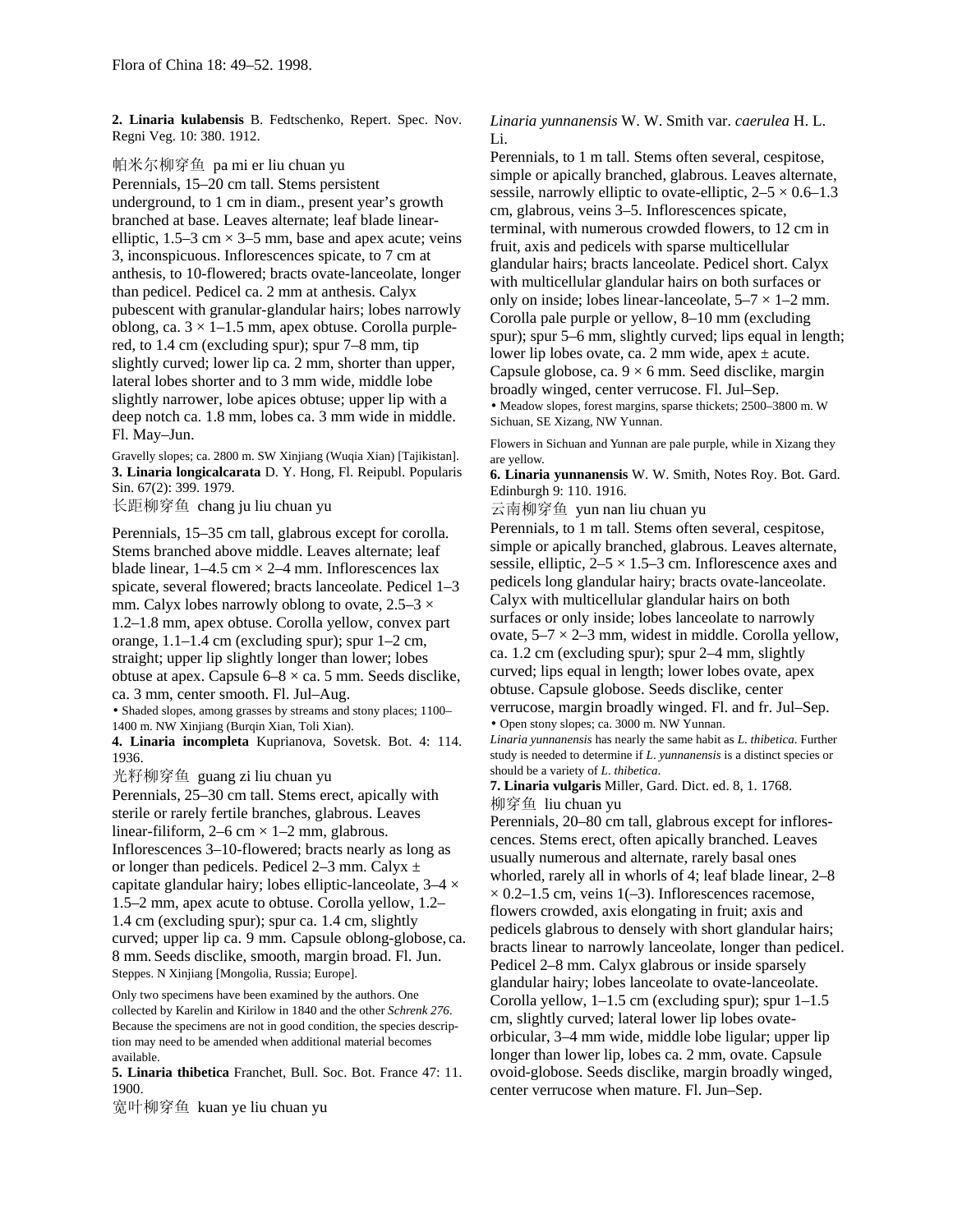Mountain slopes, trailsides, meadows, gravelly steppes, forests; below 2200 m. NE Gansu, Hebei, Heilongjiang, Henan, N Jiangsu, Jilin, Liaoning, Nei Mongol, Shaanxi, Shandong, NW Xinjiang [Korea, Russia; Europe].

*Linaria vulgaris* is a widely distributed species with a number of local races often treated as species; *L. vulgaris* subsp. *vulgaris* does not occur in China.

- 1a. Leaf blade linear; calyx lobes less than 1.5 mm wide, inside sparsely glandular hairy; lower
- leaves usually 1-veined ........... 7a. subsp. *chinensis* 1b. Leaf blade linear-lanceolate to lanceolate;
- calyx lobes more than 1.5 mm wide, inside subglabrous; leaves 3-veined .. 7b. subsp. *acutiloba*

**7a. Linaria vulgaris** subsp. **chinensis** (Bunge ex Debeaux) D. Y. Hong, Fl. Reipubl. Popularis Sin. 67(2): 206. 1979. 柳穿鱼(原亚种) liu chuan yu (yuan ya zhong) *Linaria vulgaris* var. *chinensis* Bunge ex Debeaux, Actes Soc. Linn. Bordeaux 31: 336. 1876. Leaves alternate, rarely lower ones or all whorled; leaf blade linear,  $2-6$  cm  $\times$  2-4(-10) mm, 1(-3)-veined. Inflorescence axis and pedicels glabrous or sparsely short glandular hairy. Calyx lobes lanceolate, ca.  $4 \times 1-$ 1.5 mm, inside sparsely with glandular hairs. Fl. Jun– Sep.

Mountain slopes, trailsides, meadows, gravelly steppes; below 1000 m. NE Gansu, Hebei, Heilongjiang, Henan, N Jiangsu, Jilin, Liaoning, Nei Mongol, Shaanxi, Shandong [Korea].

Used medicinally for treating heart disease caused by rheumatism. **7b. Linaria vulgaris** subsp. **acutiloba** (Fischer ex Reichenbach) D. Y. Hong, Fl. Reipubl. Popularis Sin. 67(2): 208. 1979.

新疆柳穿鱼 xin jiang liu chuan yu

*Linaria acutiloba* Fischer ex Reichenbach, Iconogr. Bot. Pl. Crit. 5: 14. 1827.

Leaves alternate; leaf blade linear-lanceolate to lanceolate,  $3-8 \times 0.5-1.5$  cm, 3-veined. Inflorescence axis and pedicels glabrous. Calyx lobes lanceolate to ovate-lanceolate, more than 1.5 mm wide, inside subglabrous. Fl. Jun–Aug.

Ravine meadows, forests; 1000–2200 m. NW and NE Xinjiang [Mongolia, Russia].

**8. Linaria buriatica** Turczaninow ex Bentham in A. de Candolle, Prodr. 10: 281. 1846.

多枝柳穿鱼 duo zhi liu chuan yu

Perennials, 8–20 cm tall. Stems many branched at base, often diffuse. Leaves alternate, numerous, crowded; leaf blade filiform to narrowly linear, 1.5–5 cm, glabrous, 1-veined. Inflorescences racemose, terminal, 3–7 cm, axis and pedicels densely glandular villous; bracts linear-lanceolate, lowermost ca. 1 cm. Pedicel and calyx glandular hairy. Calyx lobes linear-lanceolate,  $4-6 \times$  ca. 1 mm. Corolla yellow, 1.2–1.5 cm (excluding spur); spur 0.8–1.5 cm, slightly curved; lateral lobes of lower lip oblong, 2–5 mm wide, middle lobe narrower; upper lip longer than lower, lobes ca. 2 mm, apex rounded or obtuse. Capsule ovoid-globose, ca.  $9 \times 7$ 

mm. Seeds disclike, margin broadly winged, center verrucose. Fl. Jun–Aug.

Steppes, wasted fields, dunes; 100–200 m. N Nei Mongol [Mongolia, Russia (E Siberia)].

**9. Linaria japonica** Miquel, Ann. Mus. Bot. Lugduno-Batavum 2: 115. 1865.

海滨柳穿鱼 hai bin liu chuan yu

Perennials, 15–40 cm tall, grayish, glabrous. Stems ascending, often branched. Leaves opposite or in whorls of 3 or 4, often irregularly whorled or alternate upward, sessile, ovate, obovate, or oblong,  $1.5-3 \times 0.5-1.5$  cm, base obtuse to subcuneate, apex obtuse to subacute; veins obscurely 3-campylodromous. Inflorescences racemose; bracts similar to but much smaller than leaves. Pedicel 3–5 mm. Calyx lobes ovate to lanceolate,  $2.5-4 \times 1.5-2.5$  mm. Corolla bright yellow,  $1.2-1.7$  cm (excluding spur); spur 3–6 mm, straight; lateral lobes of lower lip 3–5 mm wide, middle lobe narrower; upper lip longer than lower. Capsule globose, ca. 6 mm in diam. Seeds reniform, ca.  $2.5 \times 1.5$  mm, margin thickened. Fl. Aug.

Sandy beaches; near sea level. Liaoning [Japan, Korea, Russia (Far East)].

**10. Linaria genistifolia** (Linnaeus) Miller, Gard. Dict. 14. 1768.

卵叶柳穿鱼 luan ye liu chuan yu

*Antirrhinum genistifolium* Linnaeus, Sp. Pl. 2: 616. 1753.

Perennials, 50–100 cm tall. Stems erect, apically branched, glabrous. Leaves alternate; leaf blade ovatelanceolate,  $2.5-3.5 \times 0.8-1$  cm, glabrous, distinctly 3veined. Inflorescences paniculate, with few to numerous flowers, glabrous except for corolla. Pedicel 3–5 mm, shorter than bracts. Calyx lobes narrowly lanceolate, 5–6 mm. Corolla pale yellow, 1.1–1.2 cm (excluding spur); spur 7–12 mm, slightly curved; tube wide; lower lip with whitish yellow pubescence in throat, lobes ovate, ca. 4 mm wide; apex of upper lip lobes acuminate. Capsule globose, as long as or slightly longer than calyx, 5–6 mm in diam. Seeds brown-gray, 3-angled, edges narrowly winged, reticulate-rugose. Fl. Jul.

Sandy areas, forests. N Xinjiang [Kazakstan, Russia; Europe].